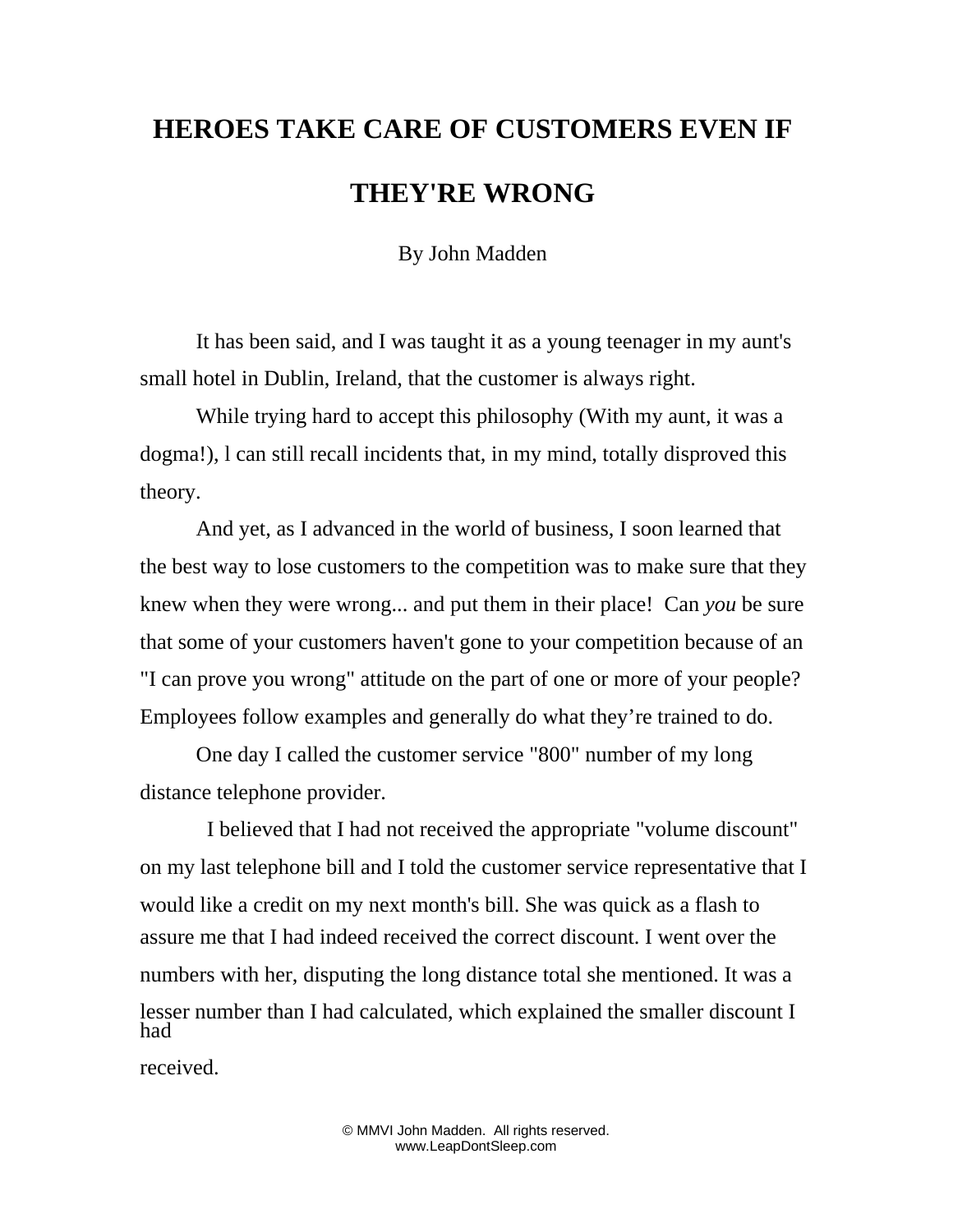She informed me that the discount was only applicable to domestic calls,

and that if I would just look at my bill, I would see that three of my calls were made to London, and therefore I was not entitled to this discount She appeared to derive some sardonic satisfaction from showing me that she was right, and I was wrong.

Has this sort of thing ever happened to you as a customer? Has it happened to you as a customer service worker? When this happened to me, it

was painfully obvious that although I was technically wrong, this employee was not trained - nor inclined - to let me off the hook and help me save face.

Exceptional employees will go beyond that, especially when we acknowledge their efforts and accomplishments and encourage them to strive

for excellence!

The question is, are *you* (or is someone) teaching your employees the skills they need to provide outstanding service to your customers? Are you teaching them how to *respond* to "situations" instead of *reacting* to them? You'll be doing your customers and your employees a great service if you are!

Here are some guidelines you can follow to keep your customers coming

back, especially if they were "wrong":

1. When answering the phone, smile immediately; it makes the customer (or any caller) feel at ease and comfortable, and *you'll* feel better and more helpful to the caller.

2. Listen until the customer has finished, especially if he or she appears upset.